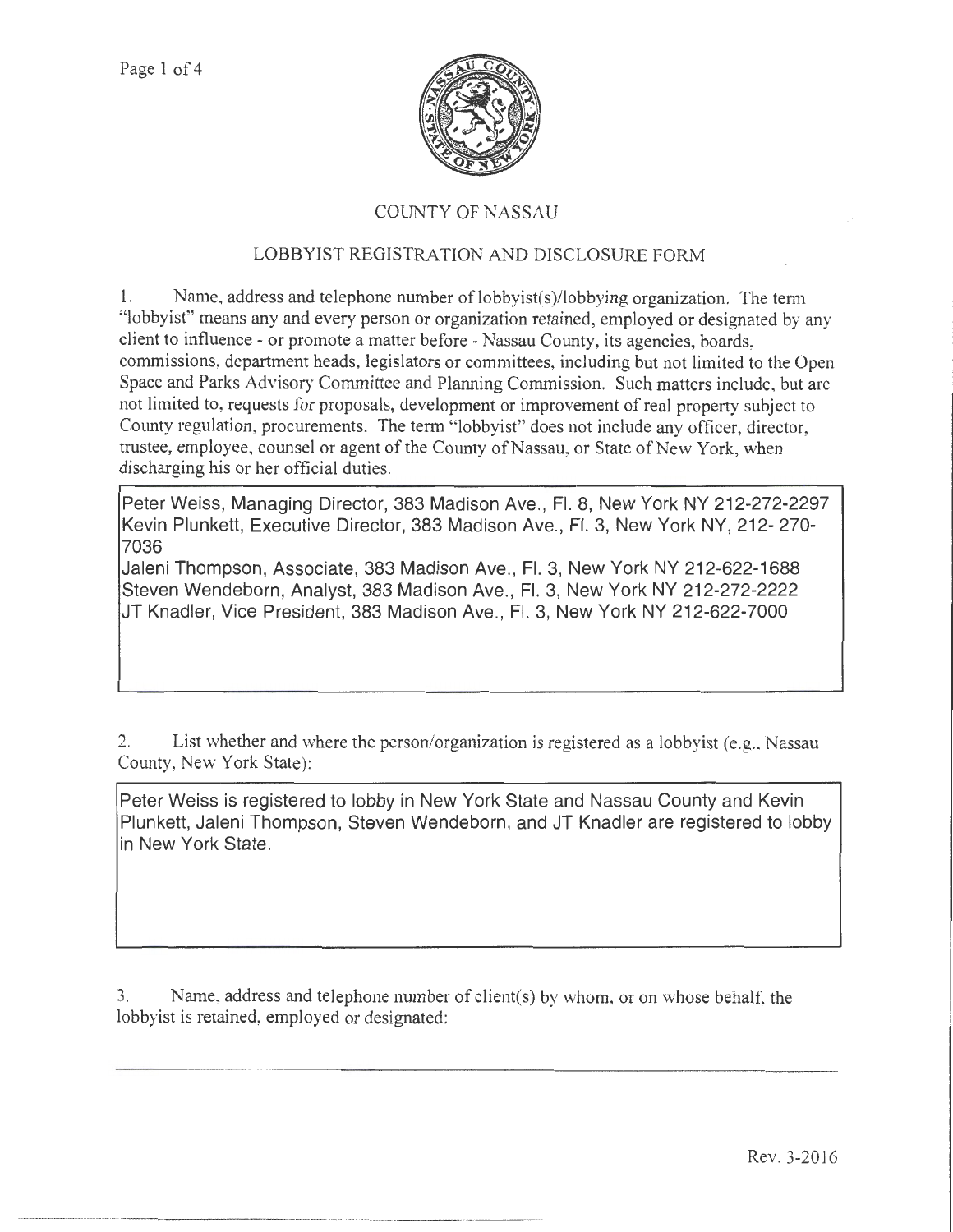J.P. Morgan Securities, LLC 383 Madison Avenue Floor 8 New York, NY (212) 270- 5906

4. Describe lobbying activity conducted, or to be conducted, in Nassau County, and identify client(s) for each activity listed. See page 4 for a complete description of lobbying activities.

Lobbying activities with Nassau County officials are related to RFP procurement and administrative processes.

5. The name of persons, organizations or governmental entities before whom the lobbyist expects to lobby:

Nassau County Executive's Office Nassau County Treasurers Office Nassau County Comptrollers Office Nassau County Debt Management Office